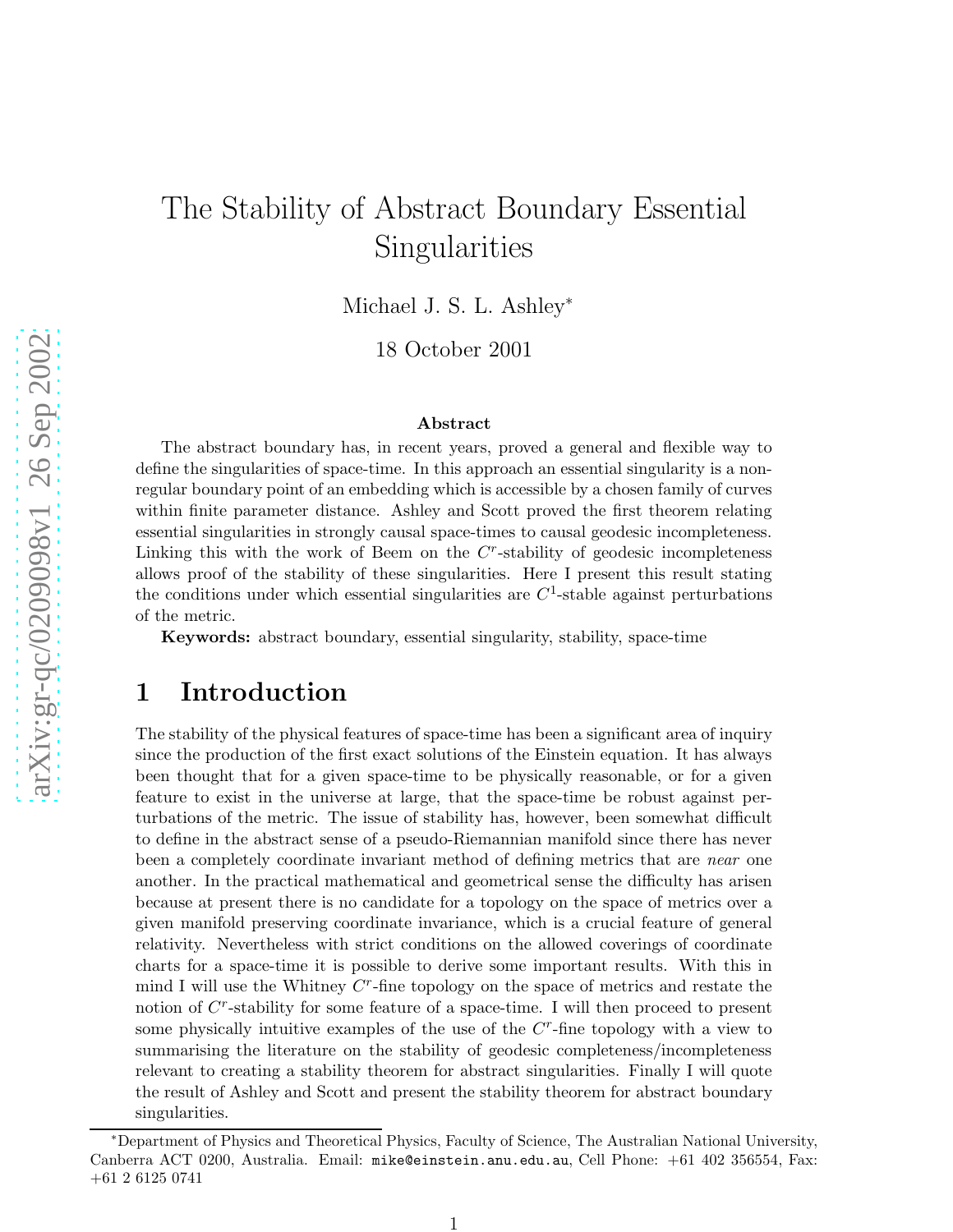## 2 A review of the Whitney  $C^r$ -fine topology on the space of metrics

Let  $\mathcal{A} = \{U_i\}$  be a chosen fixed covering of M by a countable collection of charts of M. We will also assume that every chart has compact closure in a larger chart, (i.e. for all *i*,  $\mathcal{U}_i$  is compact, and there exists a  $\mathcal{V}_j$  so that  $\mathcal{U}_i \subset \mathcal{V}_j$ , with  $\{\mathcal{V}_j\}$  forming an atlas on M) and that the covering of M by the  $\mathcal{U}_i$  is locally finite. Now let  $\epsilon : \mathcal{M} \to \mathbb{R}^+$  be a continuous function.

#### Definition 1

For any two Lorentzian metrics  $q, h$ , we write,

$$
|g - h|_{r, \mathcal{P}} < \epsilon,\tag{1}
$$

if for each point  $p \in \mathcal{P} \subset \mathcal{M}$ ,

$$
|g_{ab} - h_{ab}| < \epsilon(p) \text{ and } |g_{ab,c_1c_2...c_r} - h_{ab,c_1c_2...c_r}| < \epsilon(p) \tag{2}
$$

when the metric is evaluated at p for all indices a, b,  $c_1, c_2, \ldots, c_r$  in all the given charts  $\mathcal{U}_i \in \mathcal{A}$  which contain p.

### Definition 2 (Whitney  $C^r$ -fine topologies)

The Whitney  $C^r$ -fine topologies (or simply the  $C^r$ -fine topologies) are defined by basis neighbourhoods of the form

$$
\mathcal{N}(g,\epsilon) := \{ h : |g - h|_{r,\mathcal{M}} < \epsilon \} \tag{3}
$$

about each metric g and for each continuous function  $\epsilon : \mathcal{M} \to \mathbb{R}^+$ .

If  $h \in \mathcal{N}(g, \epsilon)$  for some given metric g, then the two metrics g and h are termed  $C^{r}$ -close.

### Definition 3 ( $C<sup>r</sup>$ -stable property)

A property, X, of a space-time,  $(M, g)$ , is termed C<sup>r</sup>-stable if it is true for every metric in some open neighbourhood of  $g$  in the  $C^r$ -fine topology.

The  $C^r$ -fine topology may be shown to be independent of the cover  $\{\mathcal{U}_i\}$  if the conditions above are satisfied. However, it is worthwhile noting how these conditions are used to restrict the allowed coverings. For example, if the covering is not locally finite then it is possible that there would be no partition of unity available over the charts to guarantee consistent definition of the metric. It follows that  $\epsilon$ -neighbourhoods of that metric would be ill-defined. Similarly if one could not guarantee that a chart had compact closure in a chart of another atlas then  $\epsilon$  may not possess a maximum. This result would then make it impossible to guarantee that the metrics and/or their derivatives would have their deviation confined.

It is also worthwhile noting that coverings of this sort exist for all except the most pathological of examples and so these conditions do not really pose much of an impediment to the practical use of the  $C<sup>r</sup>$ -fine topology. Consequently, at present, the  $C<sup>r</sup>$ -fine topology over metrics is arguably the most straightforward and practical notion for the *nearness* of metrics.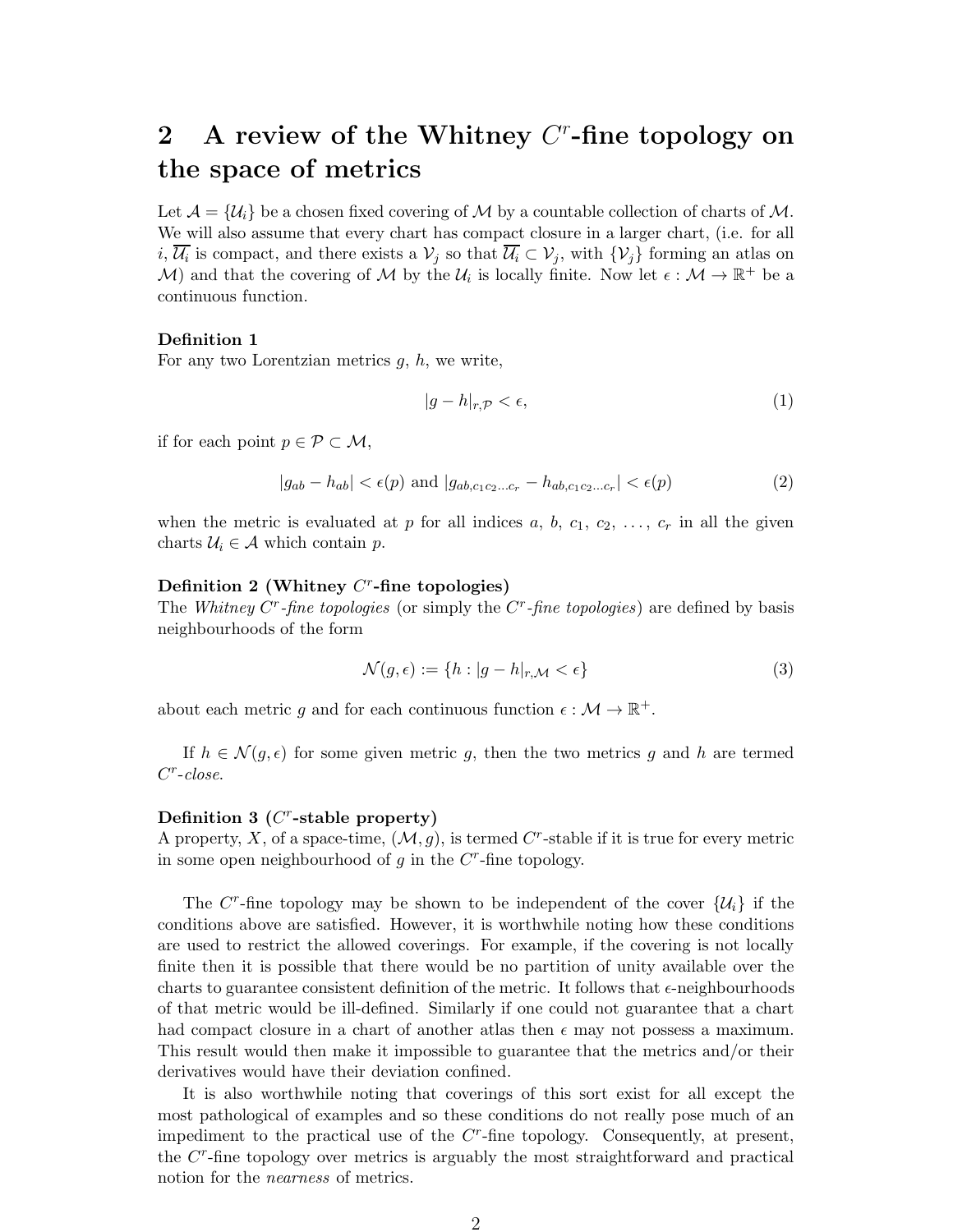## <span id="page-2-0"></span>3 A physical interpretation of the  $C<sup>r</sup>$ -fine topologies

I will now digress to give an intuitive description of the  $C<sup>r</sup>$ -fine topology. For the cases  $r = 0, 1, 2$  it is relatively simple to visualise the physical relationship between C<sup>r</sup>-close metrics.

**Example 1** If two metrics g, h for the space-times  $(M, g)$  and  $(M, h)$  are  $C^0$ -close, then their metric components are close, implying that the light cones of equivalent points in both space-times are close.

**Example 2** If two metrics g, h for the space-times  $(\mathcal{M}, g)$  and  $(\mathcal{M}, h)$  are  $C^1$ -close, then the metric components and their first derivatives (and hence the Christoffel symbol functions on  $\mathcal{M}, \Gamma^a{}_{bc}(x)$  are close. This implies, by the continuous depedence of the solutions of the geodesic equation on the Christoffel symbols, that the geodesic systems under both metrics are *close* in addition to the light cone structure. One should consult Beem, Ehrlich and Easley[[3](#page-8-0), p. 247] for additional references.

**Example 3** If two metrics g, h are  $C^2$ -close, then additionally we have that the second derivatives of the metric are close for both metrics and hence the components of the Riemann curvature tensor and other Riemann derived objects (e.g. curvature invariants, Ricci,  $R_{ab}$ , and Weyl tensors,  $C_{abcd}$ ) are *close*.

One should now also be able to extrapolate the above examples to higher derivatives. For example, if two metrics are  $C^3$ -close then we would expect that in addition to the light cones, geodesic systems and curvature being close that the first derivatives of the Riemann tensor would also be close. By analogy we can produce interpretations for  $C^r$ fine topologies with larger  $r$ . Note that as  $r$  increases, more metrics are excluded from any given  $\epsilon$ -neighbourhood,  $\mathcal{N}(g, \epsilon)$ , and the resulting topologies about the given metric are finer. Correspondingly any property proved to be  $C^s$ -stable will also be  $C^r$ -stable, whenever  $s \leq r < \infty$ . It is also important to remember that the C<sup>r</sup>-fine topologies are in a certain sense too coarse since they also include too many metrics which one may not wish to consider close<sup>1</sup>. For example, one may choose  $\epsilon$  functions which are very small in some compact region of  $M$  but are far from zero elsewhere. The resulting C<sup>r</sup>-fine open neighbourhood,  $\mathcal{N}(g, \epsilon)$ , will contain not only metrics whose values and derivatives are close to those of g everywhere in  $\mathcal M$  but also those that deviate wildly outside of the compact region. An example of this behaviour is presented in Figure [1.](#page-3-0)

An important application of the  $C<sup>r</sup>$ -fine topology can be seen in the analysis of the causal structure of space-times. Using the above described notion that if two Lorentzian metrics are  $C^0$ -close, then their light cones are close, we obtain the following precise definition of the stable causality property for space-time (as motivated by Geroch[[1](#page-8-0), p. 241]):

### Definition 4 (stable causality)

A space-time  $(M, g)$  is *stably causal* if there exists a  $C^0$ -fine neighbourhood,  $U(g)$ , of the Lorentzian metric, g, such that for each  $h \in U(g)$ ,  $(\mathcal{M}, h)$  is causal.

<sup>&</sup>lt;sup>1</sup>The metrics allowed in these  $C<sup>r</sup>$ -fine neighbourhoods may correspond to non-physical curvature sources. A more detailed discussion follows in §[5.](#page-7-0)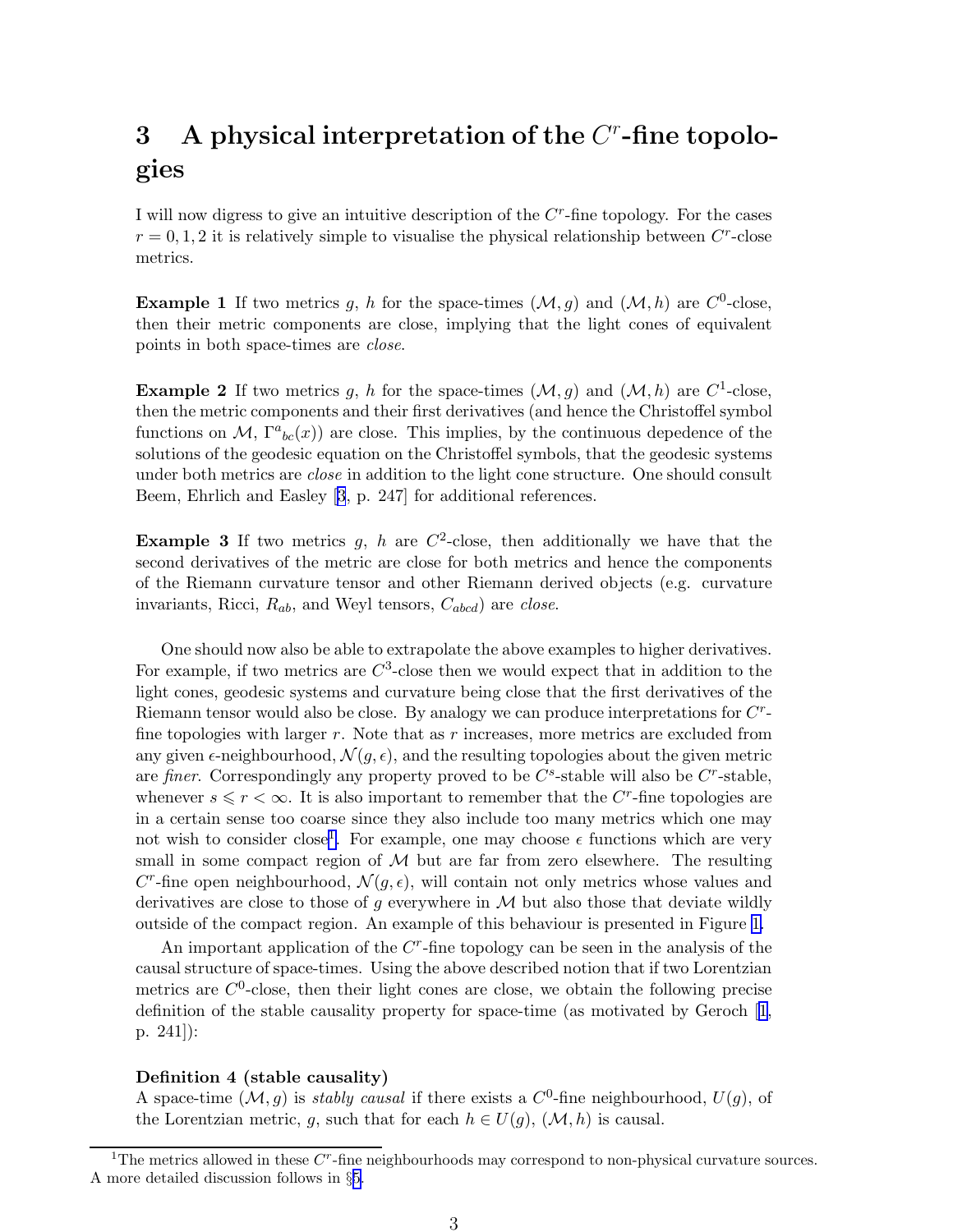<span id="page-3-0"></span>

Figure 1: The figure compares the values of a metric component from g and two  $C^0$ -close metrics,  $h_1$  and  $h_2$ . Note that the metric component,  $h_{1ij}$ , can vary significantly from  $g_{ij}$ since  $\epsilon$  is only small in a compact region. The metric component,  $h_{2ij}$ , has values  $\epsilon$ -close to  $g_{ij}$  but has a wildly varying first derivative. Hence the topology allows both  $h_{1ij}$  and  $h_{2ij}$ to be close to  $g_{ij}$  even though it appears that only  $h_{2ij}$  should be included. Consequently more metrics are present in  $\mathcal{N}(g, \epsilon)$  than one's intuition might indicate. One may also want for  $h_{2ij}$  to be excluded from this  $\epsilon$ -neighbourhood due to its wildly deviating derivative. This metric could be eliminated by choosing the topology to be  $C<sup>1</sup>$ -fine, since then the neighbourhood would not contain metrics where the slope differed more than  $\epsilon$  from that of  $g_{ij}$ . One can, however, easily devise examples where the second and higher derivatives behave pathologically. Seeking greater values of  $r$  for the  $C<sup>r</sup>$ -fine topologies would lead to even finer topologies and exclude these cases.

Hence stably causal space-times remain causal under small  $C<sup>0</sup>$ -fine perturbations of the metric. The reader should note that Definition [4](#page-2-0) (from Beem, Ehrlich and Easley [\[3,](#page-8-0) p. 63]) redefines Geroch's idea of 'the spreading of light cones' precisely and the interested reader is asked to compare this with the alternate definition given in Hawking and Ellis [\[4,](#page-8-0) p. 198].

### 3.1 The stability of geodesic completeness/incompleteness

The stability of geodesic completeness/incompleteness has, over the years, been investigated closely by Beem and Ehrlich[[5](#page-8-0)] and also Williams[[6](#page-9-0)]. A thorough review of the literature on the stability of completeness and incompleteness is provided in Beem, Ehrlich and Easley [\[3](#page-8-0), p. 239-270].

Examples by Williams[[6](#page-9-0)] show that both geodesic completeness and geodesic incompleteness are not  $C<sup>r</sup>$ -stable for space-time, in general. In addition, Williams also provided examples showing that these properties may fail to be stable even for compact/non-compact space-times. Of course this still leaves the possibility that with additional constraints made on the space-time that geodesic completeness/incompleteness may be stable. Beem showed that geodesic incompleteness is, in fact,  $C<sup>1</sup>$ -stable for strongly causal space-times. This work is relevant to our task and the following presentation is designed to guide the reader unfamiliar with this result.

I will need precise notions of imprisonment and partial imprisonment for curves in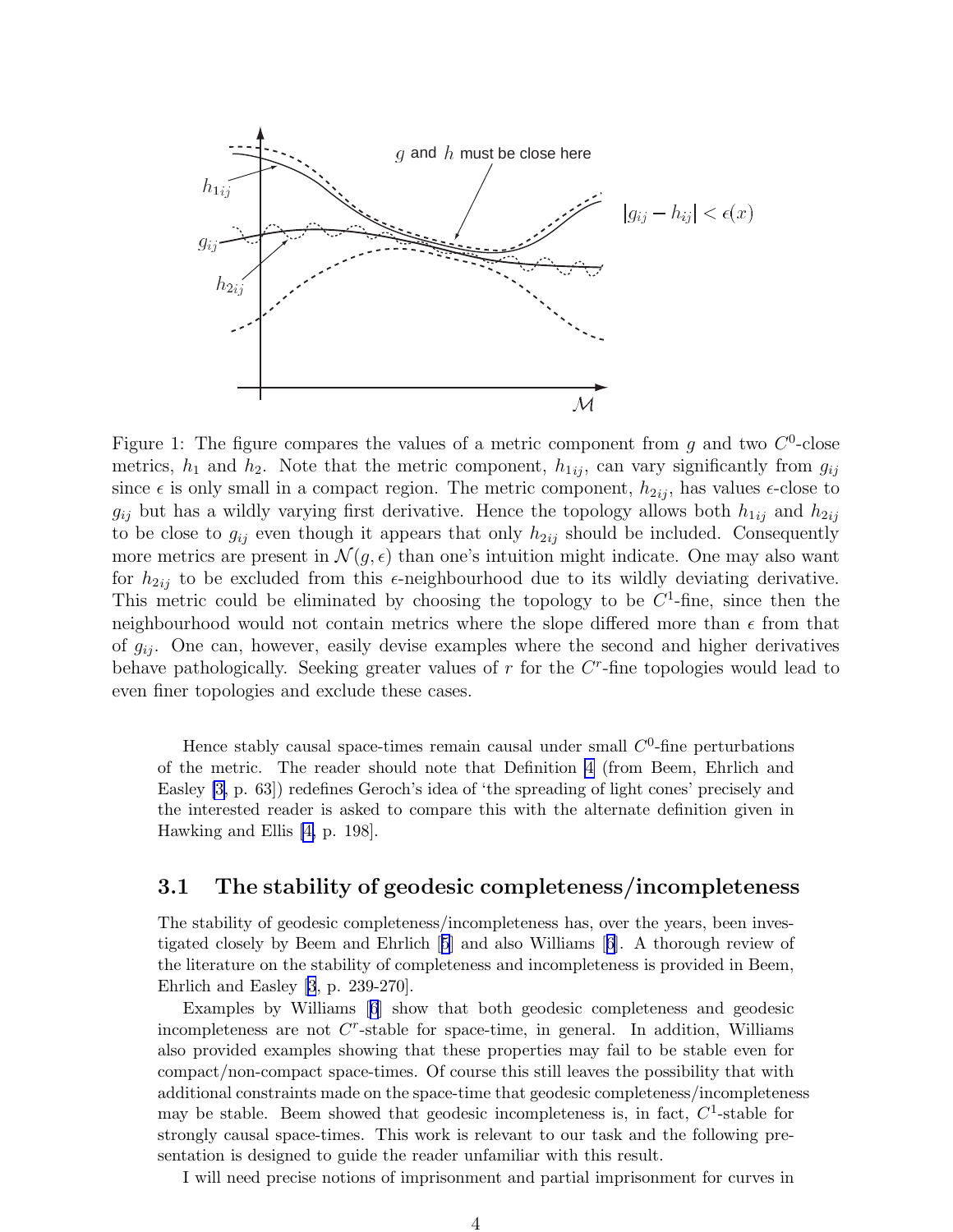<span id="page-4-0"></span>

Figure 2: Imprisonment requires that the entire image of the curve be contained in some compact set whereas partial imprisonment requires that the curve exit and reenter a compact set an infinite number of times.

space-time since partial imprisonment is very closely related to the strong causality condition on a space-time. The following definitions are those used by Beem in the proof of the stability theorems.

### Definition 5 (Imprisonment and Partial Imprisonment)

Let  $\gamma$  :  $(a, b) \rightarrow M$  be an inextendible geodesic.

- 1. The geodesic,  $\gamma$ , is partially imprisoned as  $t \rightarrow b$  if there is a compact set  $K \subseteq \mathcal{M}$ and a sequence  $\{x_i\}$  with  $x_i \longrightarrow b$  from below such that  $\gamma(x_i) \in K$  for all i.
- 2. The geodesic,  $\gamma$ , is *imprisoned* if there is a compact set K such that the entire image,  $\gamma((a, b))$ , is contained in K.

Essentially the definitions differ in that imprisonment implies that there is some compact set which encloses the entire curve  $\gamma((a, b))$  while partial imprisonment only requires that there be an infinite subsequence of points which remains in the compact set. Hence for a partially imprisoned curve which is not totally imprisoned, the curve must not only continually reenter the compact set  $K$ , but must also exit it an infinite number of times (see Figure 2). Of course, a curve which is imprisoned is also partially imprisoned.

I now present the result of Beem[[7\]](#page-9-0) (see also Beem[[3](#page-8-0)] p.265).

**Theorem 1** Let  $(\mathcal{M}, q)$  be a semi-Riemannian manifold. Assume that  $(\mathcal{M}, q)$  has an endless geodesic  $\gamma : (a, b) \to \mathcal{M}$  such that  $\gamma$  is incomplete in the forward direction (i.e.  $b \neq \infty$ ). If  $\gamma$  is not partially imprisoned in any compact set as  $t \rightarrow b$ , then there is a  $C^1$ -neighbourhood  $\mathcal{U}(g)$  of g such that each  $g_1$  in  $\mathcal{U}(g)$  has at least one incomplete geodesic c. Furthermore, if  $\gamma$  is timelike (respectively, null, spacelike) then c may also be taken as timelike (respectively, null, spacelike).

Since strongly causal space-times do not allow past or future-directed non-spacelike curves to be partially imprisoned in any neighbourhood of a regular space-time point, Beem straightforwardly obtained the following corollary.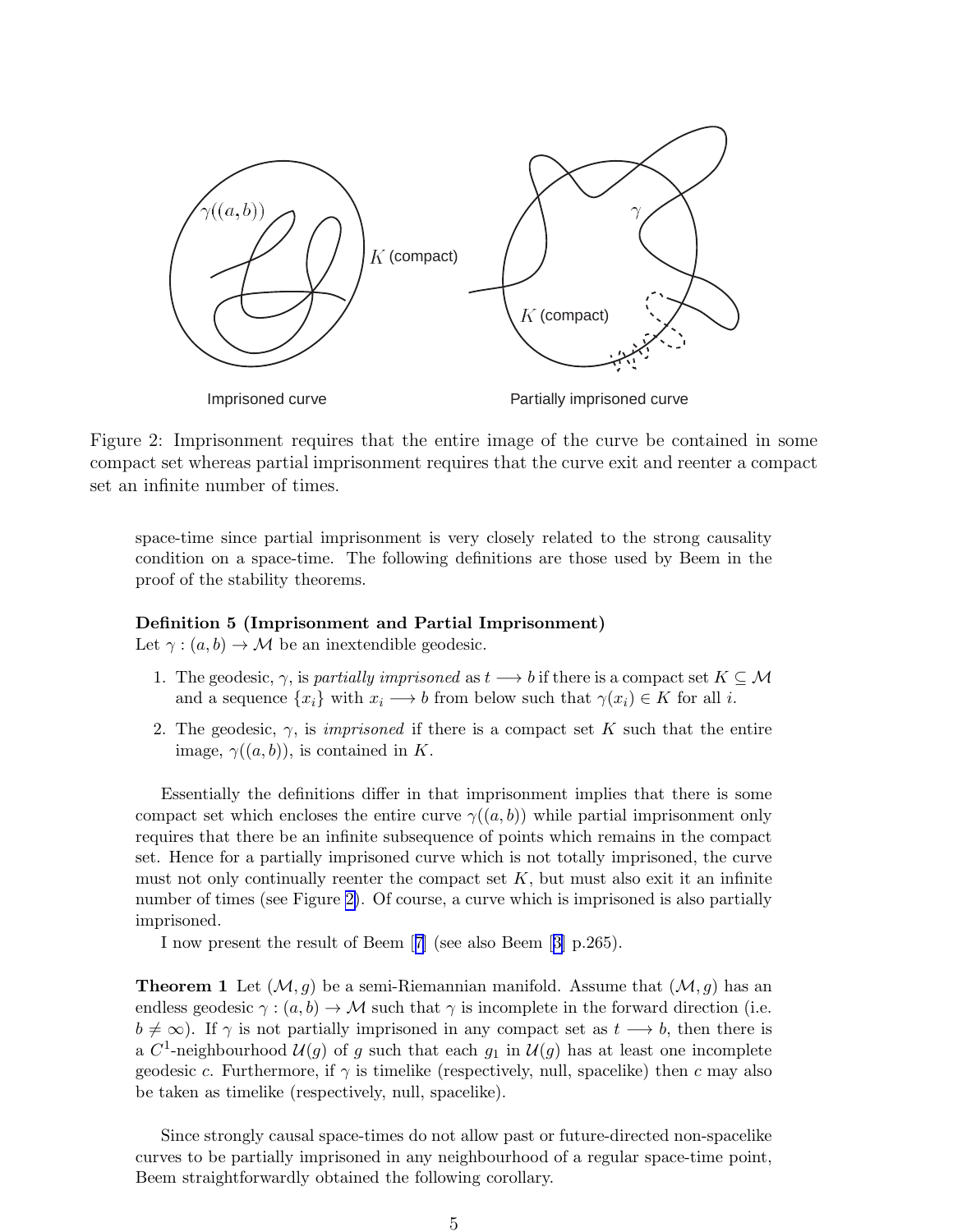**Corollary 1** If  $(M, g)$  is a strongly causal space-time which is causally geodesically incomplete, then there is a  $C^1$ -neighbourhood,  $\mathcal{U}(g)$  of g, such that each  $g_1$  in  $\mathcal{U}(g)$  is causally geodesically incomplete.

## 4 A brief introduction to a-boundary essential singularities

The abstract boundary (or simply a-boundary) construction is a relatively recent addition to the collection of boundary constructions that have been applied to space-time. It provides a flexible structure for the classification of boundary points of embeddings and appears to bypass many of the problems common to the  $q$ ,  $c$  and  $b$ -boundary constructions. Only those definitions necessary for understanding the stability result are included here. It is suggested that the reader consult Scott and Szekeres [\[8](#page-9-0)] for a more complete and comprehensive introduction to the a-boundary construction.

In the a-boundary picture the boundary points in question are the topological boundary points,  $\partial_{\phi}M := \partial(\phi(M))$ , of an open manifold, M, under the image of a  $C^{\infty}$  embedding  $\phi : \mathcal{M} \to \widehat{\mathcal{M}}$ . It is important to note that both M and  $\widehat{\mathcal{M}}$  are of the same dimension. Hence  $\phi(\mathcal{M})$  is an open submanifold of  $\widehat{\mathcal{M}}$ . The ordered triple  $(M, M, \phi)$  will from now on be termed an *envelopment*. Boundary points of different envelopments of the same manifold can turn up in different guises and it is useful to know when they are considered equivalent. For the following we will consider two boundary sets,  $B \subset \partial_{\phi} \mathcal{M} \subset \widehat{\mathcal{M}}$  and  $B' \subset \partial_{\psi} \mathcal{M} \subset \widehat{\mathcal{M}}'$  from two different envelopments. We say that B covers B', written  $B \triangleright B'$  if for every neighbourhood  $\mathcal{U}(B) \subset \widehat{\mathcal{M}}^2$  there exists a neighbourhood  $\mathcal{U}'(B') \subset \widehat{\mathcal{M}}'$  such that  $\phi \circ \psi^{-1}(\mathcal{U}' \cap \psi(\mathcal{M})) \subset \mathcal{U}$ . This definition sums up the fact that any sequence approaching B' from within  $\psi(\mathcal{M}) \subset \widehat{\mathcal{M}}'$  must have its image sequence (i.e. mapped through  $\phi \circ \psi^{-1}$ ) approach B. The covering relation obeys the conditions for a weak partial order and this leads us to the definition of equivalent boundary points, namely,  $p \sim q$  iff  $p \triangleright q$  and  $q \triangleright p$ .

The abstract boundary,  $\mathcal{B}(\mathcal{M})$ , is composed of equivalence classes (abstract boundary points) of boundary sets equivalent to a boundary point in some envelopment. One should note that this basic structure is independent of the existence of a metric or chosen family of curves for the manifold and comes gratis. In order to classify abstract boundary points further we will need to choose a family of curves,  $\mathcal{C}$ , obeying the bounded parameter property. The technical details of the importance of the bounded parameter property can be found in Scott and Szekeres [\[8\]](#page-9-0). However it suffices to say that the curves we will choose, namely, the family of affinely parametrised causal geodesics do satisfy this condition. If there is a representative of the a-boundary point equivalence class which is the limit point<sup>3</sup> of some curve in the family, then the  $a$ boundary point is termed  $\mathcal{C}\text{-}approachable$ . This definition is internally consistent due to the formulation of the covering relation (see Theorem 17 of Scott and Szekeres[[8](#page-9-0)]).

If we provide the manifold with the additional structure of a metric then we can continue to classify the boundary points of an embedding by asking whether there exists an extension of the metric about the boundary point in the new envelopment. Consequently we now assume the manifold to be endowed with a pseudo-Riemannian metric, q. An extension of a manifold is defined as an envelopment of a pseudo-Riemannian manifold,  $(\mathcal{M}, g)$ , by a second pseudo-Riemannian manifold,  $(\widehat{\mathcal{M}}, \widehat{g})$ , with

<sup>&</sup>lt;sup>2</sup>Note that  $\mathcal{U}(B)$  means that  $\mathcal{U}$  is a neighbourhood of B.

 $3$ Other authors may term this an *accumulation point* or *cluster point*.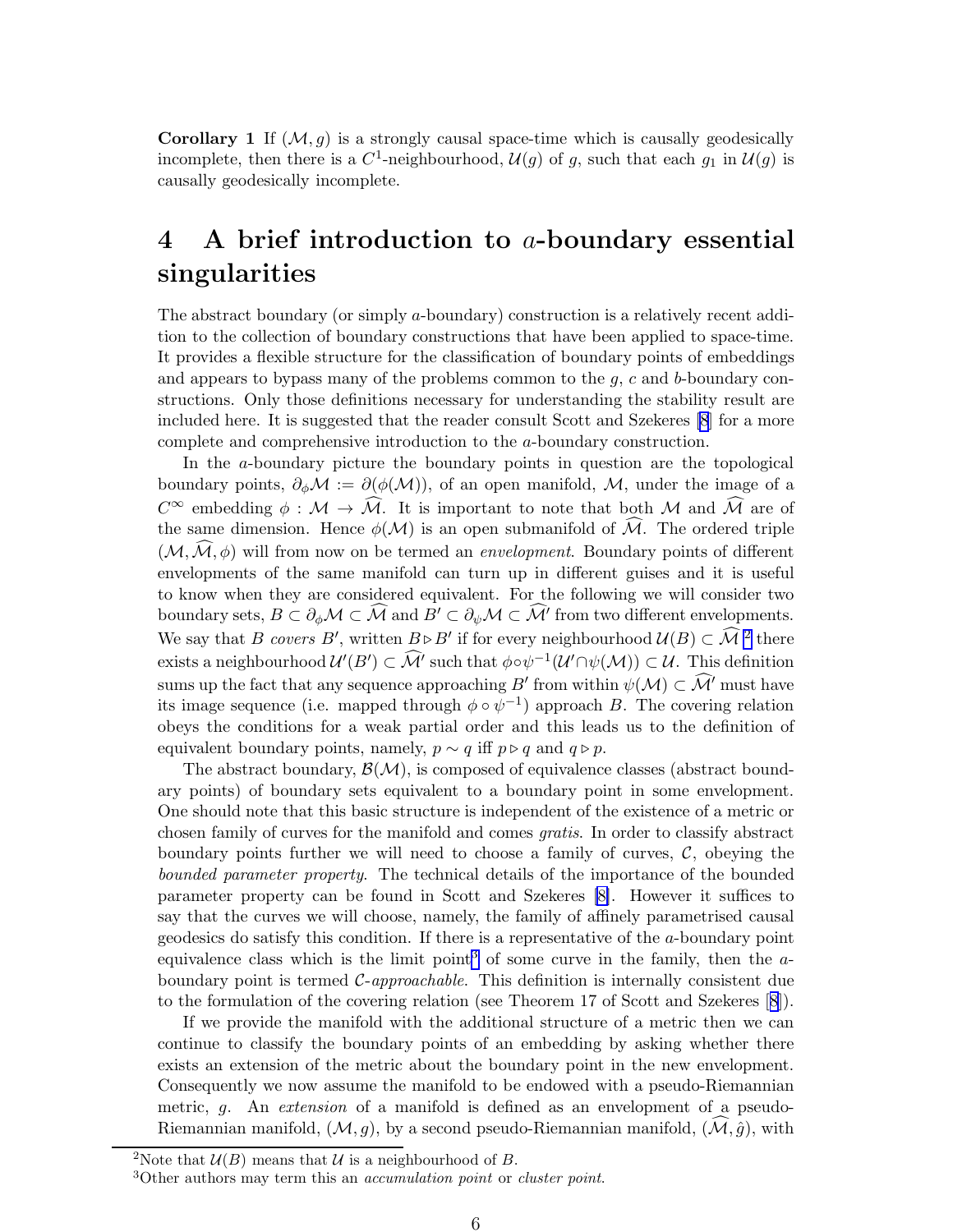embedding  $\phi$  such that  $\hat{g}|_{\phi(\mathcal{M})} = (\phi^{-1})^* g$ . The extension will be denoted by the ordered quintuple  $(M, g, \widehat{M}, \hat{g}, \phi)$ . This definition simply requires that the metric over M agrees with the induced metric from M on  $\phi(\mathcal{M})$ . One should also note that this definition is consistent (but not equivalent) with the notion of metric extension used in Hawking and Ellis [\[4\]](#page-8-0). Using this notion of metric extension we define a boundary point as being regular for g if there exists a pseudo-Riemannian manifold  $(\overline{\mathcal{M}}, \overline{g})$  such that  $\phi(\mathcal{M})\cup\{p\}\subseteq\overline{\mathcal{M}}\subseteq\widehat{\mathcal{M}}$  and  $(\mathcal{M}, g, \overline{\mathcal{M}}, \overline{g}, \phi)$  is an extension of  $(\mathcal{M}, g)$ . It is important to note that unlike the notion of  $\mathcal{C}$ -approachability, the regularity of an  $a$ -boundary point representative does not pass to the entire equivalence class since it is possible to choose poor envelopments in which representative boundary points are non-regular.

With these definitions in place we can now define singular boundary points.

#### Definition 6 (singular boundary point)

A boundary point  $p \in \partial_{\phi} \mathcal{M}$  will be termed a singular boundary point or a singularity if

- 1. p is not a regular boundary point,
- 2. p is a C-approachable point, and
- 3. there exists a curve,  $\gamma \in \mathcal{C}$  which approaches p with bounded parameter.

Note that the definition of an  $a$ -boundary singularity is contingent on the choice of a suitable curve family, C. Indeed, dependent on the choice of family, an abstract boundary point may be singular with respect to one family and non-singular with respect to another more restrictive class. For example, if we choose  $\mathcal C$  to be the family of all general affinely parametrised causal curves, then we would define as singular all those non-regular points obeying the remaining conditions in Definition 6. However, if we were to use the family of affinely parametrised causal geodesics instead, then some of those points previously defined as singular could now be considered non-singular. These previously singular points, which now become non-singular, are those which are approachable by causal curves, but are unapproachable by causal geodesics. We will term a boundary set, B, non-singular if none of its points are singular. We are finally in a position now to define what is meant by an a-boundary essential singularity.

#### Definition 7 (essential singularity)

A singular boundary point p will be termed an essential singularity if it cannot be covered by a non-singular boundary set, B, of another embedding.

It is significant that despite the definition involving the concept of regularity, the property of being an essential singularity does pass through to all point members of an a-boundary equivalence class. Details of this are again found in Scott and Szekeres  $|8|$ .

In summary, the essential singularities we will be considering are (i) non-regular boundary points of an embedding, which are (ii) limit points of some affinely parametrised causal geodesic reached in finite parameter distance and which (iii) cannot be removed by the existence of a second embedding having non-singular boundary points covering it. Physically this gives us the most fundamental idea of a real singularity as being the idealisation of a problem point of a space-time which is not a removable artifact and is 'tunable'<sup>4</sup> to the incompleteness of those curves,  $\mathcal{C}$ , considered physically significant.

<sup>&</sup>lt;sup>4</sup>Although it is not explicitly stated above, the a-boundary can also be tuned to the level of differentiability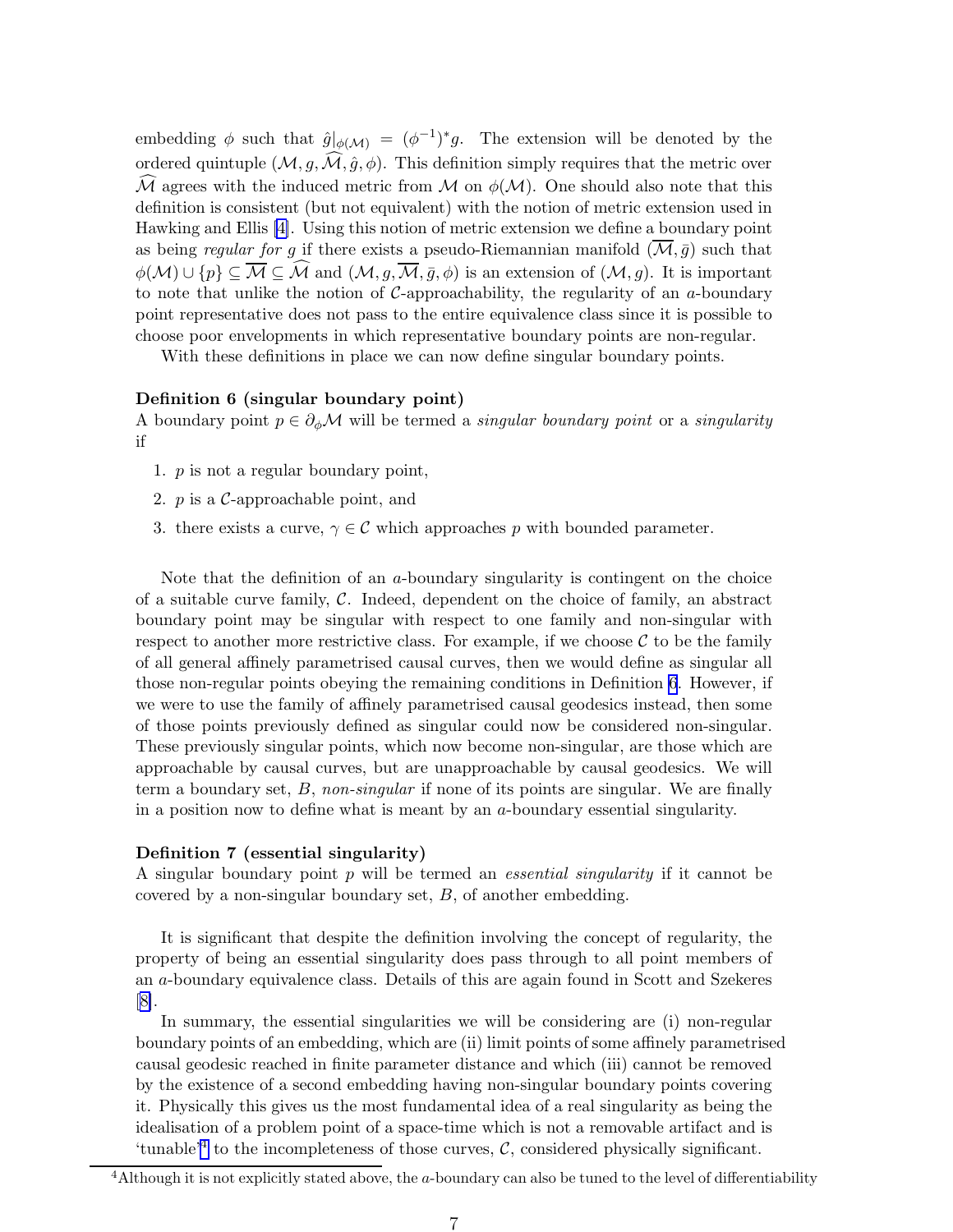## <span id="page-7-0"></span>5 The relationship between abstract boundary singularities and causal geodesic incompleteness

With the definitions of the former section in hand, we now present the result of Ashley and Scott[[2](#page-8-0)].

**Theorem 2** Let  $(M, g)$  be a strongly causal,  $C<sup>l</sup>$  maximally extended,  $C<sup>k</sup>$  space-time  $(1 \leq l \leq k)$  and C be the family of affinely parametrised causal geodesics in  $(\mathcal{M}, g)$ . Then  $\mathcal{B}(\mathcal{M})$  contains a  $C^l$  essential singularity iff there is an incomplete causal geodesic in  $(\mathcal{M}, g)$ .

When considering the above theorem one must remember that it uses the technical definition of strong causality as defined in that paper. This definition is consistent with that used by Beem in the proof of Corollary [1](#page-4-0) and with the notions of strong causality presented by Hawking and Ellis [\[4](#page-8-0)] and Penrose [\[9](#page-9-0)] (see Ashley and Scott[[2](#page-8-0)]).

If we combine Corollary [1](#page-4-0) with Theorem 2, while taking into account the degree of differentiability of the metric so that the  $C^1$ -fine topology is well-defined, then we find the following stability result for the presence of  $a$ -boundary essential singularities.

Theorem 3 (stability of abstract boundary essential singularities) Suppose there exists a  $C^k$ -essential singularity in  $\mathcal{B}(\mathcal{M})$  for a  $C^k$  maximally extended, strongly causal space-time,  $(M, g)$  (where  $1 \leq k$ ), with family C of affinely parametrised causal geodesics. Then there exists a  $C^1$ -fine neighbourhood,  $\mathcal{U}(g)$  of g, so that for each  $g_1$  in  $\mathcal{U}(g),$   $\mathcal{B}(\mathcal{M})$  has a  $C^k$ -essential singularity for  $(\mathcal{M}, g_1)$  provided  $(\mathcal{M}, g_1)$  is also strongly causal and  $C^k$ -maximally extended for each  $g_1$  in  $\mathcal{U}(g)$ .

The  $C<sup>r</sup>$ -fine topologies defined earlier put bounds on the *geometrical* perturbations of the metric. Since they make no reference to the Einstein equation or stress-energy tensor, the metrics included in  $C<sup>r</sup>$ -fine neighbourhoods will also include ones which are non-physical. These could include, for example, geometries whose equivalent matter source terms violate the strong energy condition. This is significant since energy conditions of this sort are used to prove the existence of incomplete timelike or null geodesics and consequently the existence of a-boundary essential singularities via Theorem 2. It is also possible to produce perturbations which do not coincide with the source of curvature for the original space-time. For example, if a geometric perturbation is made around a vacuum space-time then there is no guarantee that these variations will all possess a vacuum source.

Minkowski space is a useful example to consider the  $C<sup>r</sup>$ -stability of the inextendability of a space-time. One perturbation that could be applied to this metric is the presence of small gravitational waves. It seems unlikely for gravitational radiation of a small amplitude that the causal structure and maximally extended nature of Minkowski space would be affected. On the other hand one could consider a Schwarzschild spacetime which is perturbed by sending a small charge into the event horizon. One would expect to obtain a Reissner-Nördstrom space-time in this manner. Such a case seems very physical, however, we would obtain a space-time that originally was maximally extended but would change its global structure dramatically and hence, in a physical sense, the maximally extended nature of the Schwarzschild space-time cannot be con-

of the metric and of its extensions, as required. This will be significant later but not essential to the proof of the stability result.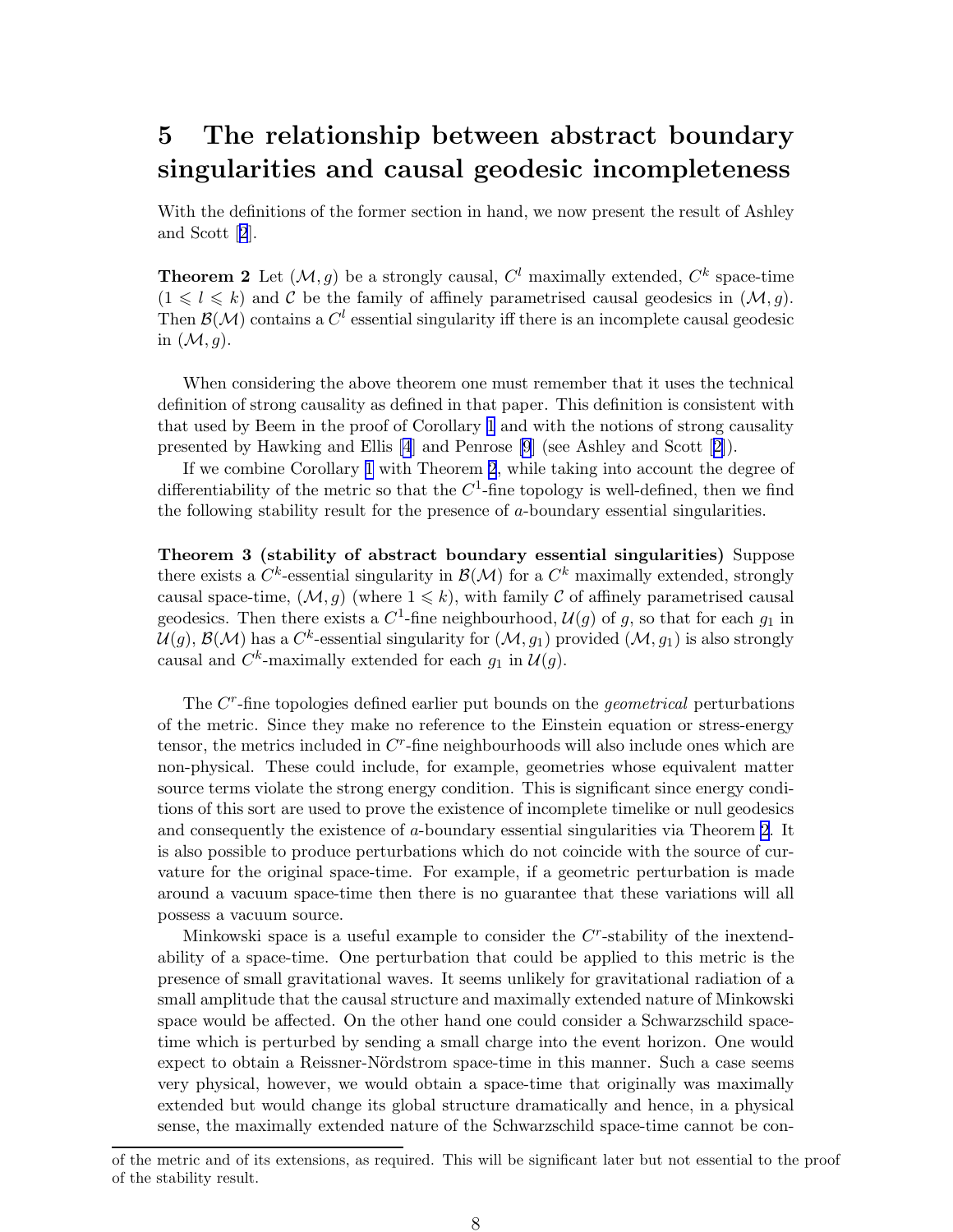<span id="page-8-0"></span>sidered stable against these types of perturbation. In the case where a neighbourhood of maximally extended metrics does not exist we can imagine that a perturbation of the space-time metric may lead to the production of sets of extension hypersurfaces for the space-time.

It remains an open question to show that if a space-time is strongly causal then that property is  $C^1$ -stable. To the author's knowledge, this has not been proven in the literature. Intuitively, one might expect that strong causality should be  $C<sup>r</sup>$ -stable, for some r, since strongly causal space-times do not allow the existence of causal curves which leave and return to a small neighbourhood of a manifold point. Thus it would be expected that there exist  $\epsilon$ -neighbourhoods, whose perturbations allow causal curves passing near their own path, to probe out the exterior of the strong causality neighbourhoods of a manifold point.

### 6 Concluding remarks

At present, the abstract boundary construction proves to be the most promising construction with which to yield results about singularities in general relativity. The above stability result guarantees the stability of the existence of abstract boundary essential singularities provided we also have the stability of the strong causality and inextendability of the space-time in question. Consequently this theorem ensures the physicality of an essential singularity once one knows of the circumstances of its existence. Moreover, its proof is very straightforwardly obtained. It is hoped that the continuing stream of results involving the abstract boundary will bring it to the attention of Lorentzian geometers as a useful tool to apply to any question involving boundary points of space-time.

## 7 Acknowledgements

The author would like to thank Professor John Beem of the University of Missouri-Columbia for the initial discussion, whose questions led to this result. He would also like to thank the Australian American Educational Foundation for the provision of a Fulbright Postgraduate Award under whose auspices this research was completed. Finally he would like to thank the Mathematics and Physics Departments of the University of Missouri-Columbia at which the author visited while completing this research.

## References

- [1] Geroch, R. and Horowitz, G. T. (Global structure of space-time). General Relativity: An Einstein Centenary Survey, in: S. Hawking and W. Israel, eds. Cambridge: Cambridge University Press, 1979, 212.
- [2] Ashley, M. J. S. L. and Scott, S. M., in preparation.
- [3] Beem, J. K., Ehrlich, P. E. and Easley, K. L. (1996). Global Lorentzian Geometry, Marcel Dekker Inc., New York.
- [4] Hawking, S. W. and Ellis, G. F. R. (1973). The Large Scale Structure of Spacetime, Cambridge University Press, Cambridge.
- [5] Beem, J. K. and Ehrlich, P. E. (1987). Geodesic completeness and stability, Math. Proc. Camb. Phil. Soc., **102**, 319-328.